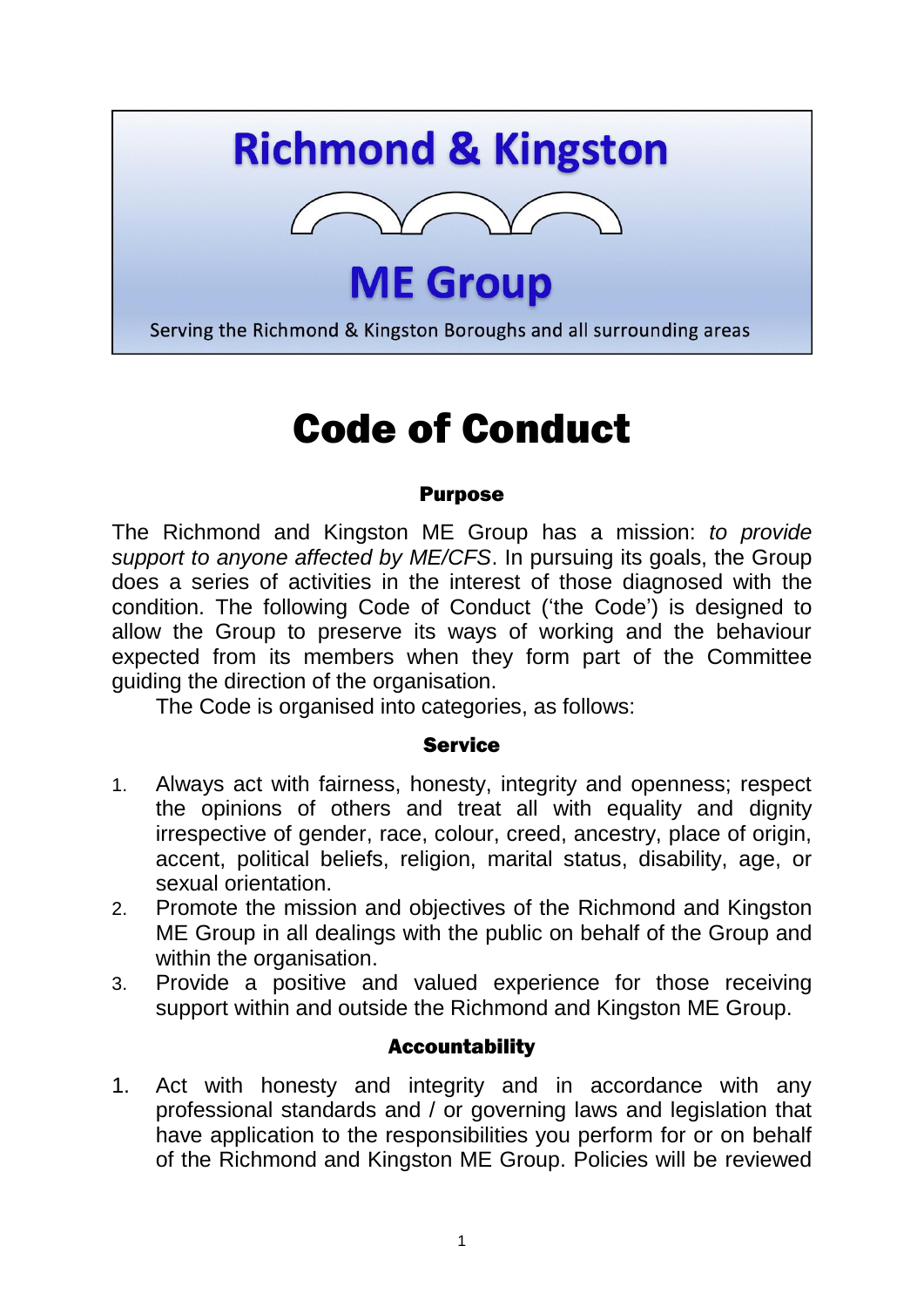if an issue arises with its interpretation and use.

- 2. Comply with the spirit of any training or orientation provided to you by the Richmond and Kingston ME Group in connection with those responsibilities.
- 3. Adhere to the policies and procedures of the Richmond and Kingston ME Group and support the decisions and directions of its Committee.
- 4. Take responsibility for your actions and decisions. Discuss with other Committee members to facilitate the effective resolution of problems.

## Conflict of Interest

Conflict of interest arises when a Committee member participates in a decision about a matter (including any contract, leasing or provision of goods and services) which may benefit or *be seen to* benefit that member because of his/her direct or indirect monetary or financial interests affected by or involved in that matter. It is the duty of any Committee member taking part in the operations of the Richmond and Kingston ME Group to adhere to this Conflict of Interest Policy at all times. In the event that such a matter arises, the member shall formally disclose the interest, refrain from attempting to persuade or influence other Committee members participating in the decision, and shall not cast any vote on the matter.

### **Confidentiality**

- 1. Respect and maintain the confidentiality of information gained as a volunteer or trustee, including, but not limited to, all computer software and files, the Richmond and Kingston ME Group private documents and printouts, and all volunteer, membership, donor and supporter records.
- 2. Respect and maintain the confidentiality of members' personal information according to the new General Data Protection Regulation implemented on 25 May 2018, which establishes that any personal information cannot be shared or disclosed to others without the consent of the member affected.

### Personal Harassment

Personal Harassment means any conduct whether verbal or physical that is discriminating in nature, based upon another person's race, colour, ancestry, place of origin, accent, political beliefs, religion, marital status, physical or mental disability, sex, age or sexual orientation. It is discriminatory behaviour, directed at an individual, that is unwanted or unwelcome causing substantial distress to that person and which serves